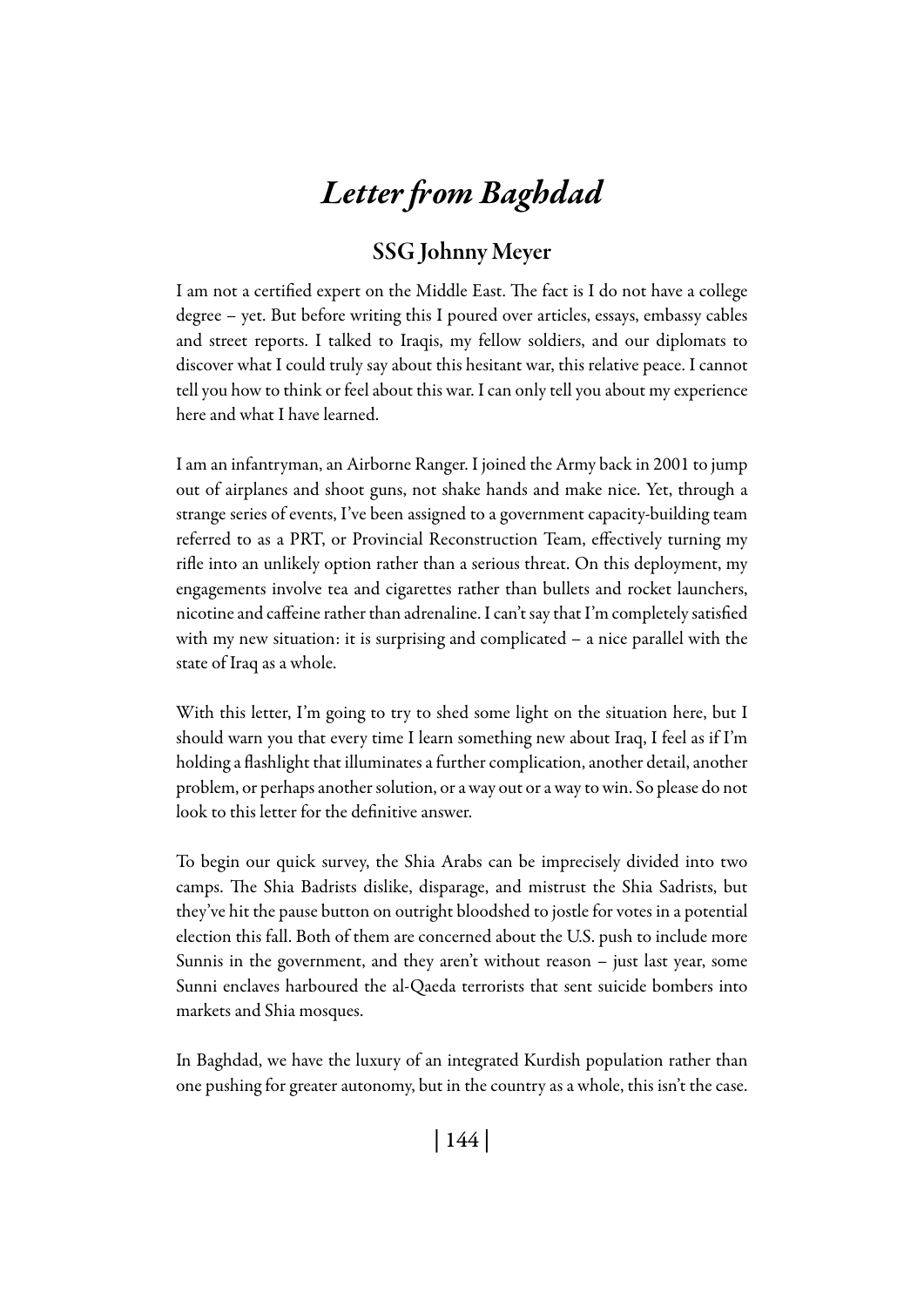### Meyer | Letter from Baghdad

The threat of an independent Kurdistan hangs over us like a skier in an avalanche prone valley – perhaps it won't all come down on you, but if it did, you wouldn't be able to do much about it.

For the time being, the largest Shia militia, the Sadrist group called *Jaysh al-Mahdi*, has stopped shooting at us on a daily basis. Their leader, the young cleric Moqtada al-Sadr, declared a ceasefire in August, and then clamped down on his followers with surprising discipline. In basic terms, this means that I am much less likely to die in Iraq than just six months ago. Throughout the city, we can travel to places where previously we would have faced a roadside bomb or a sniper shot or an ambush. I was able to walk through the edge of the *Jaysh al-Mahdi* enclave known as Sadr City, and no shots were fired by either party. Moqtada al-Sadr did not call the ceasefire until it was clear that the Americans were not immediately leaving, and in this sense you can say that the surge is working.

The Sadrists aren't the whole story – no one in Iraq is the whole story. The provincial government with which the PRT engages is Shia-led. In Baghdad it is dominated by the Islamic Supreme Council of Iraq (ISCI) – sometimes referred to as Badrists after their militant wing, the Badr Corp. This group, formerly under self-imposed exile due to Saddam, spent its formative years in Iran. The leader of Baghdad's major legislative body, the Baghdad Provincial Council, has a family in Iran; you cannot look at the party and not think about where it is coming from.

Despite strong ties to Shia Iran, the members of ISCI are starting to reach out to Sunni areas of Baghdad which have no representation in the provincial government, excepting a single Sunni member of the Baghdad Provincial Council (a hard-living, white-haired member of the Communist party).

Parallel to the surge, U.S. commanders have supported the 'Concerned Local Citizens' groups (also called 'The Awakening') to allow Sunni militiamen to legitimately carry their arms in the streets of Baghdad, effectively neutering the independent, yet largely foreign, terrorist threat of al-Qaeda. Again, the surge is having an impact. If we had not made it clear that Coalition Forces would stay, the Sunnis would not have agreed to stand with us rather than against us, nor would they have shown patience while we tried to get them integrated into the still-young government of Iraq.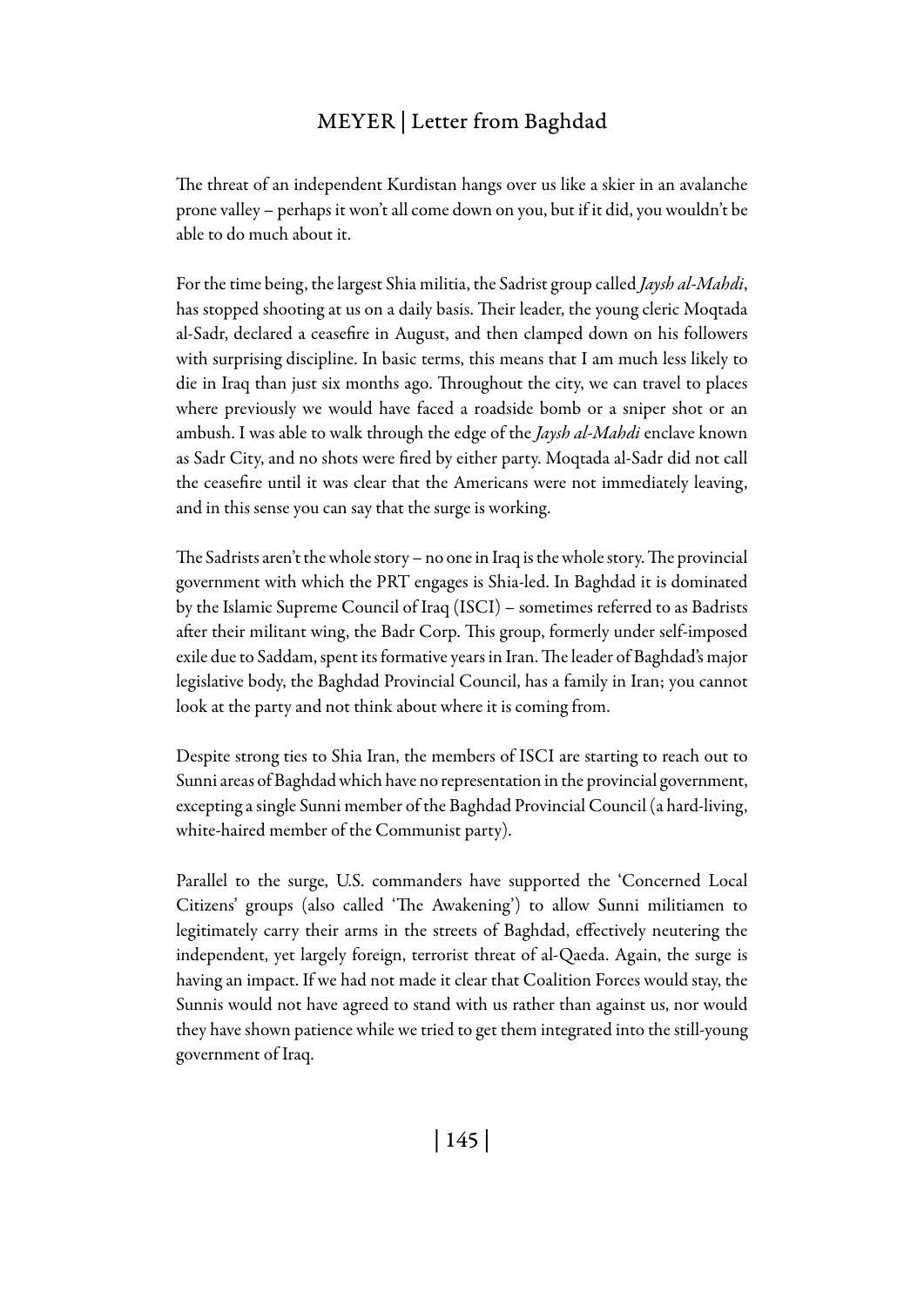#### Democratiya 12 | Spring 2008

Their patience is beginning to pay off in small dividends. As an example, the PRT is working with the Baghdad Provincial Council to systemize the Joint Rural Planning Committee. On the surface, this meeting merely encourages project coordination between the deputy governors responsible for rural services and the various parties developing the infrastructure of the rural areas of Baghdad. But just below the surface, always noticed yet never mentioned, is the fact that the Shiadominated provincial council is sitting down at the table with the Sunni members from the rural areas of Baghdad province. Under American supervision, the parties come to the table, shake hands, and hash out the some of the basic terms that make it possible for two groups to live and work together; lines are crossed and barriers are broken. This is the face of 'reconstruction' in Baghdad.

Now that inroads have been made, the next step is to find a way to integrate the 'Awakening' members into the regular workforce. For this to happen, they have to believe that both al-Qaeda and *Jaysh al-Mahdi* can be kept at bay with words rather than weapons, and we have not yet reached this point. Even if this requirement can be met, it remains a daunting task to find work and technical training for the tens of thousands of 'Awakening' members spread throughout Iraq. Our initial hope was that they might be integrated into the Iraqi security force, but it appears unlikely that many of the current members could be absorbed. When the PRT tries to talk to the Provincial Council's security committee its members seem unable to focus on anything but what they consider to be the dangers of the Sunni 'Awakening,' and the 'terrorist threat' they present to the largely Shia security forces already in place. But leading members of the provincial government understand that they need to help 'Awakening' members find a peaceful way to integrate into the rest of Baghdad.

Acknowledging the need for change is a positive step, but this does not ensure success given the continued economic challenges throughout the country. Reversing this will require drastic improvements in the infrastructure. Yet a prerequisite to better water and electricity is continued improvements in security. And so the wheel turns.

While most of the sides have stopped using their weapons they have not stopped carrying them. I can understand this; you should understand this. When you cannot get a job, when violence has threatened your existence for years, when you or your family members have been driven from one home to the next until 'home' is a generalization rather than a specific place, it is nice to hold a weapon and know that you can try and defend yourself against someone who threatens you. And the threat of more violence is still a dominant factor in this city. My commanders still

| 146 |